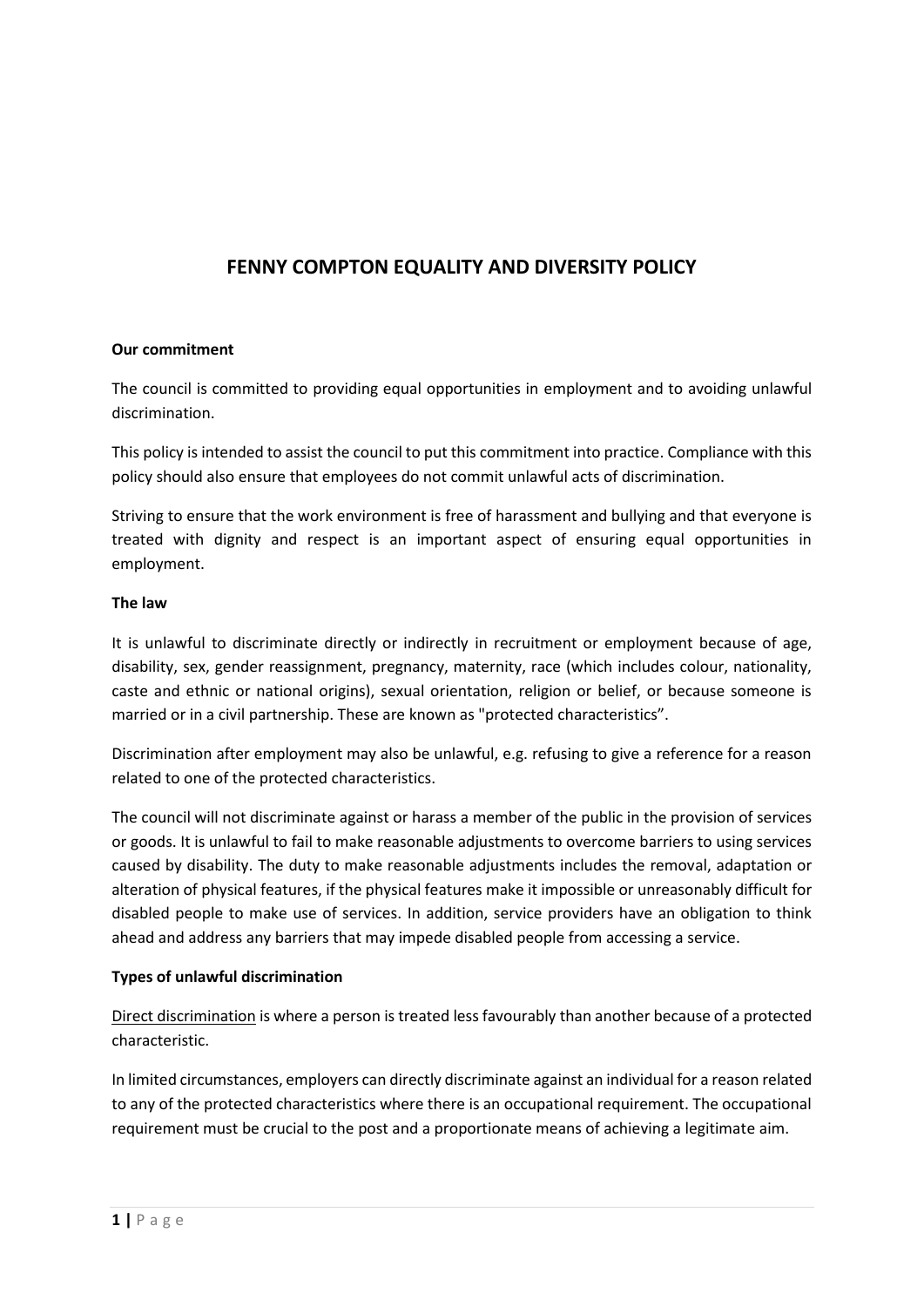Indirect discrimination is where a provision, criterion or practice is applied that is discriminatory in relation to individuals who have a relevant protected characteristic such that it would be to the detriment of people who share that protected characteristic compared with people who do not, and it cannot be shown to be a proportionate means of achieving a legitimate aim.

Harassment is where there is unwanted conduct, related to one of the protected characteristics (other than marriage and civil partnership, and pregnancy and maternity) that has the purpose or effect of violating a person's dignity; or creating an intimidating, hostile, degrading, humiliating or offensive environment. It does not matter whether or not this effect was intended by the person responsible for the conduct.

Associative discrimination is where an individual is directly discriminated against or harassed for association with another individual who has a protected characteristic.

Perceptive discrimination is where an individual is directly discriminated against or harassed based on a perception that he/she has a particular protected characteristic when he/she does not, in fact, have that protected characteristic.

Third-party harassment occurs where an employee is harassed and the harassment is related to a protected characteristic, by third parties.

Victimisation occurs where an employee is subjected to a detriment, such as being denied a training opportunity or a promotion because he/she made or supported a complaint or raised a grievance under the Equality Act 2010, or because he/she is suspected of doing so. However, an employee is not protected from victimisation if he/she acted maliciously or made or supported an untrue complaint.

Failure to make reasonable adjustments is where a physical feature or a provision, criterion or practice puts a disabled person at a substantial disadvantage compared with someone who does not have that protected characteristic and the employer has failed to make reasonable adjustments to enable the disabled person to overcome the disadvantage.

# **Equal opportunities in employment**

The council will avoid unlawful discrimination in all aspects of employment including recruitment, promotion, opportunities for training, pay and benefits, discipline and selection for redundancy.

#### Recruitment

Person and job specifications will be limited to those requirements that are necessary for the effective performance of the job. Candidates for employment or promotion will be assessed objectively against the requirements for the job, taking account of any reasonable adjustments that may be required for candidates with a disability. Disability and personal or home commitments will not form the basis of employment decisions except where necessary.

#### Working practices

The council will consider any possible indirectly discriminatory effect of its standard working practices, including the number of hours to be worked, the times at which these are to be worked and the place at which work i including the number of hours to be worked, the times at which these are to be worked and the place at which work is to be done, when considering requests for variations to these standard working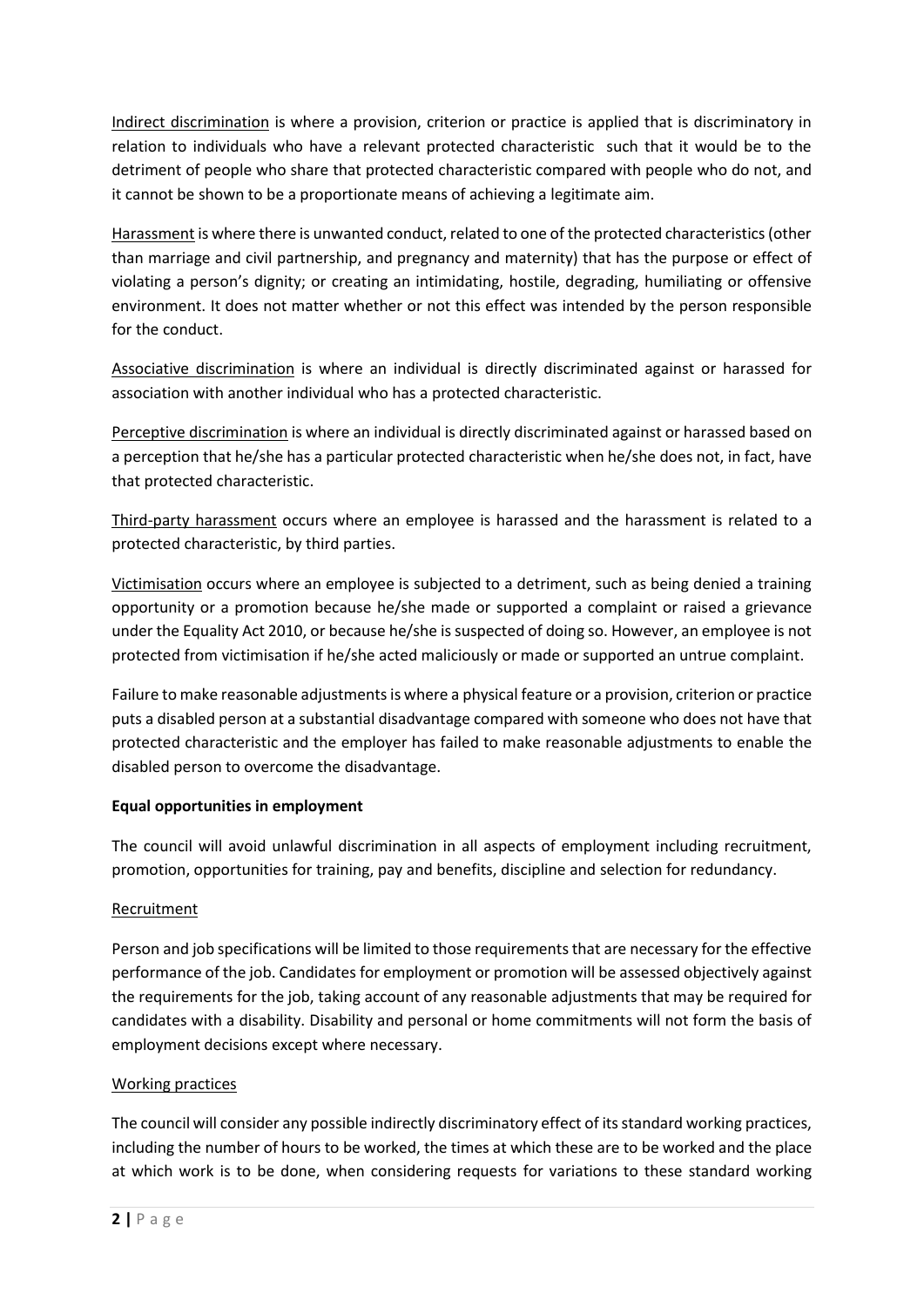practices and will refuse such requests only if the council considers it has good reasons, unrelated to any protected characteristic, for doing so. The council will comply with its obligations in relation to statutory requests for contract variations. The council will also make reasonable adjustments to its standard working practices to overcome barriers caused by disability.

### Equal opportunities monitoring

The council will monitor the ethnic, gender and age composition of the existing workforce and of applicants for jobs (including promotion), and the number of people with disabilities within these groups, and will consider and take any appropriate action to address any problems that may be identified as a result of the monitoring process.

The council treats personal data collected for reviewing equality and diversity in accordance with the data protection policy. Information about how data is used and the basis for processing is provided in the council's privacy notices.

## **Dignity at work**

The council has a separate dignity at work policy concerning issues of bullying and harassment on any ground, and how complaints of this type will be dealt with.

## **People not employed by the council**

The council will not discriminate unlawfully against those using or seeking to use the services provided by the council.

You should report any bullying or harassment by suppliers, visitors or others to the council who will take appropriate action.

#### **Training**

The council will raise awareness of equal opportunities to those likely to be involved in recruitment or other decision making where equal opportunities issues are likely to arise.

The council will raise awareness of all staff engaged to work at the council to help them understand their rights and responsibilities under the dignity at work policy and what they can do to help create a working environment free of bullying and harassment.

#### **Your responsibilities**

Every employee is required to assist the council to meet its commitment to provide equal opportunities in employment and avoid unlawful discrimination. Employees can be held personally liable as well as, or instead of, the council for any act of unlawful discrimination. Employees who commit serious acts of harassment may be guilty of a criminal offence.

**A** P a g e **3** | P a g e Acts of discrimination, harassment, bullying or victimisation against employees or customers are disciplinary offences and will be dealt with under the council's disciplinary procedure. Discrimination, without notice.